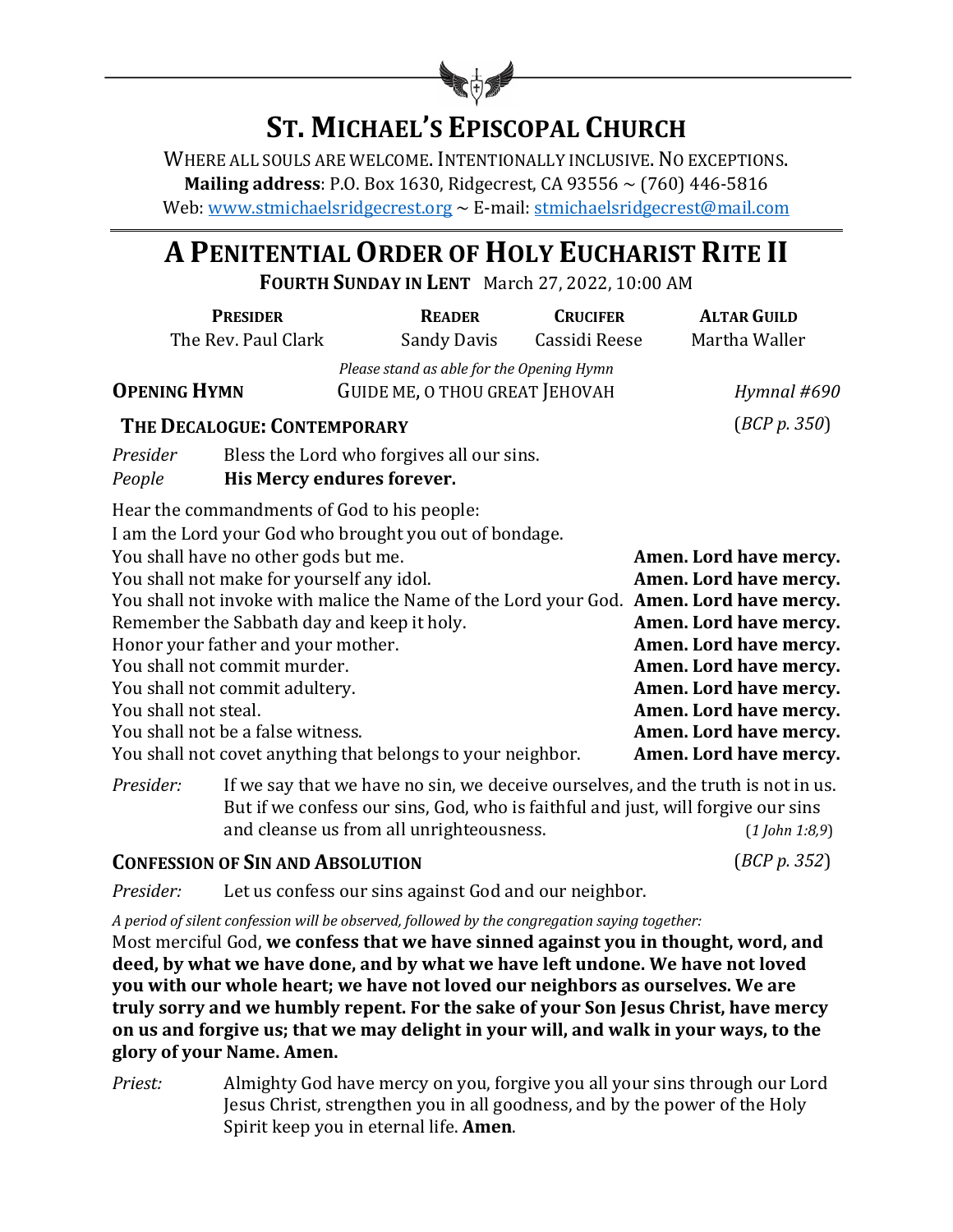2

**KYRIE** (*BCP p.* 356)

Lord, have mercy. **Christ, have mercy.** Lord, have mercy.

God be with you.

## **And also with you.**

Let us pray.

Gracious Father, whose blessed Son Jesus Christ came down from heaven to be the true bread which gives life to the world: Evermore give us this bread, that he may live in us, and we in him; who lives and reigns with you and the Holy Spirit, one God, now and forever. **Amen**.

*Please be seated.*

## **THE LESSONS**

## **THE FIRST READING** JOSHUA 5:9-12 SANDY DAVIS

A READING FROM THE BOOK OF JOSHUA.

The Lord said to Joshua, "Today I have rolled away from you the disgrace of Egypt." And so that place is called Gilgal to this day.

While the Israelites were camped in Gilgal they kept the passover in the evening on the fourteenth day of the month in the plains of Jericho. On the day after the passover, on that very day, they ate the produce of the land, unleavened cakes and parched grain. The manna ceased on the day they ate the produce of the land, and the Israelites no longer had manna; they ate the crops of the land of Canaan that year.

Hear what the Spirit is saying to God's people. **Thanks be to God.** 

## **THE RESPONSE** PSALM 32 SANDY DAVIS

Remaining seated, the Reader and the People say the Psalm responsively by whole verse.

THE PSALM APPOINTED IS PSALM 32.

- 1 Happy are they whose transgressions are forgiven,  $*$ and whose sin is put away!
- <sup>2</sup> Happy are they to whom the LORD imputes no guilt,  $*$ and in whose spirit there is no guile!
- 3 While I held my tongue, my bones withered away,  $*$ because of my groaning all day long.
- <sup>4</sup> For your hand was heavy upon me day and night; \* my moisture was dried up as in the heat of summer.
- 5 Then I acknowledged my sin to you,  $*$ and did not conceal my guilt.
- <sup>6</sup> I said, "I will confess my transgressions to the LORD." \* Then you forgave me the guilt of my sin.

**THE COLLECT OF THE DAY** FOURTH SUNDAY IN LENT (*BCP* p. 219)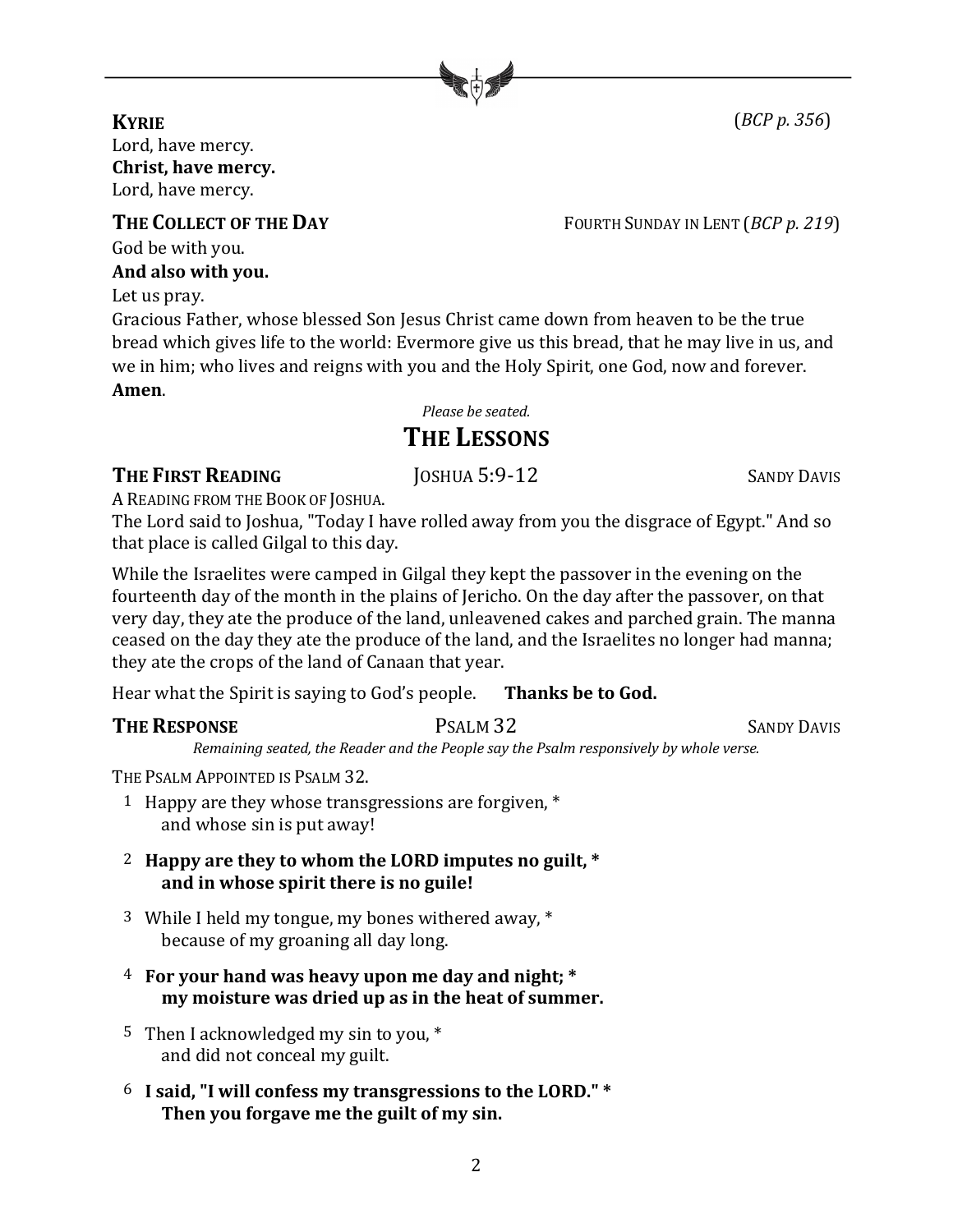- 7 Therefore all the faithful will make their prayers to you in time of trouble;  $*$ when the great waters overflow, they shall not reach them.
- 8 You are my hiding-place; you preserve me from trouble; \* **you surround me with shouts of deliverance.**
- 9 "I will instruct you and teach you in the way that you should go;  $*$ I will guide you with my eye.
- <sup>10</sup> Do not be like horse or mule, which have no understanding; \* who must be fitted with bit and bridle, or else they will not stay near you."
- 11 Great are the tribulations of the wicked:  $*$ but mercy embraces those who trust in the LORD.
- 12 Be glad, you righteous, and rejoice in the LORD; \* **shout for joy, all who are true of heart.**

### **THE SECOND READING** 2 CORINTHIANS 5:16-21 SANDY DAVIS A READING FROM PAUL'S SECOND LETTER TO THE CORINTHIANS.

From now on, we regard no one from a human point of view; even though we once knew Christ from a human point of view, we know him no longer in that way. If anyone is in Christ, there is a new creation: everything old has passed away; see, everything has become new! All this is from God, who reconciled us to himself through Christ, and has given us the ministry of reconciliation; that is, in Christ God was reconciling the world to himself, not counting their trespasses against them, and entrusting the message of reconciliation to us. So we are ambassadors for Christ, since God is making his appeal through us; we entreat you on behalf of Christ, be reconciled to God. For our sake he made him to be sin who knew no sin, so that in him we might become the righteousness of God.

Hear what the Spirit is saying to God's people. **Thanks be to God.** 

## **SEQUENCE MUSIC**

| Please stand as able for the Gospel Reading. |  |                                                             |                     |  |  |  |  |  |
|----------------------------------------------|--|-------------------------------------------------------------|---------------------|--|--|--|--|--|
| THE HOLY GOSPEL                              |  | LUKE 15:1-3, 11B-32                                         | THE REV. PAUL CLARK |  |  |  |  |  |
| Gospeller                                    |  | The Holy Gospel of our Lord Jesus Christ according to Luke. |                     |  |  |  |  |  |
| People                                       |  | Glory to you, Lord Christ.                                  |                     |  |  |  |  |  |

All the tax collectors and sinners were coming near to listen to Jesus. And the Pharisees and the scribes were grumbling and saying, "This fellow welcomes sinners and eats with them."

So Jesus told them this parable: "There was a man who had two sons. The younger of them said to his father, 'Father, give me the share of the property that will belong to me.' So he divided his property between them. A few days later the younger son gathered all he had and traveled to a distant country, and there he squandered his property in dissolute living. When he had spent everything, a severe famine took place throughout that country, and he began to be in need. So he went and hired himself out to one of the citizens of that country, who sent him to his fields to feed the pigs. He would gladly have filled himself with the pods that the pigs were eating; and no one gave him anything. But when he came to himself he said, 'How many of my father's hired hands have bread enough and to spare, but here I am dying of hunger! I will get up and go to my father, and I will say to him, "Father, I have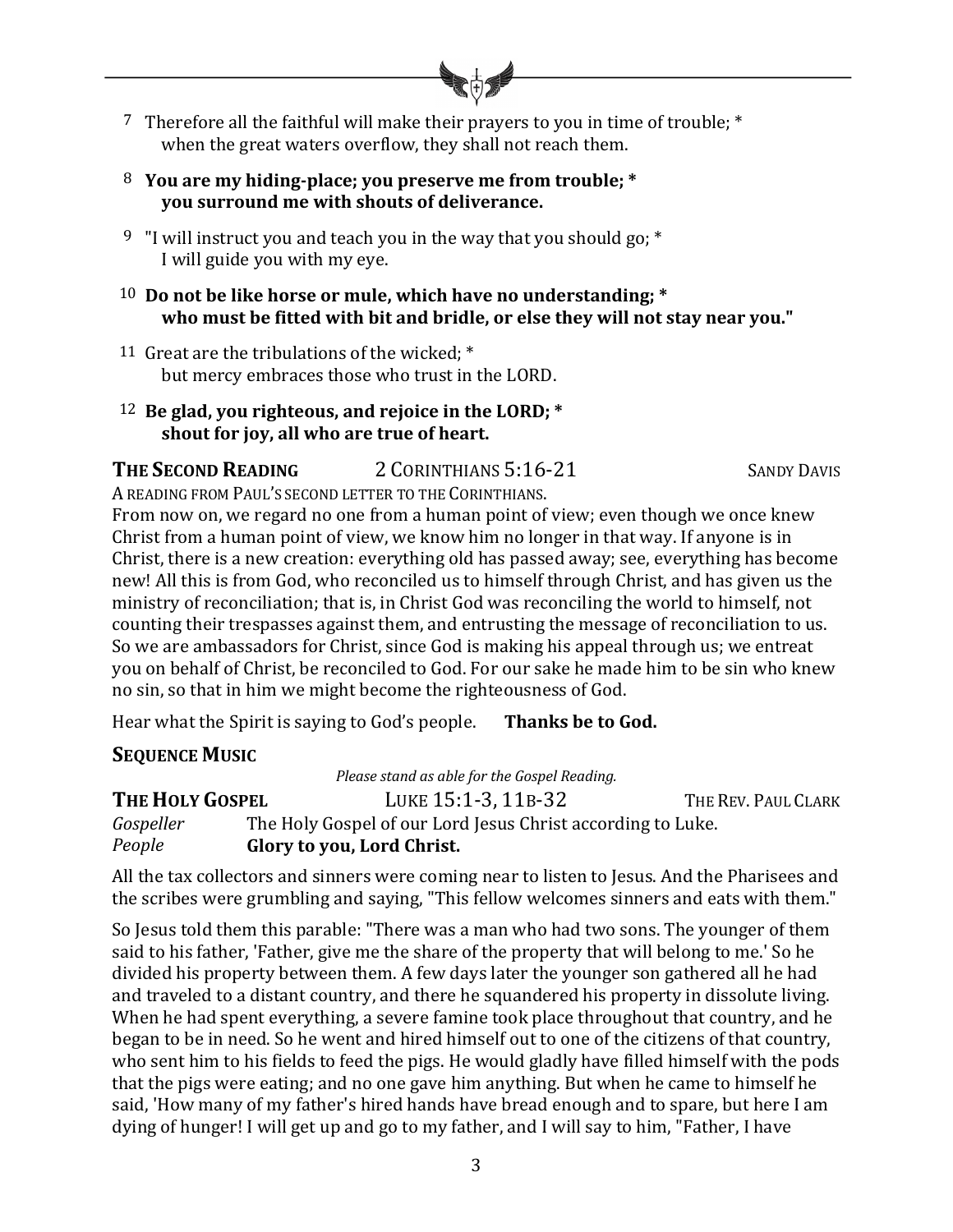

sinned against heaven and before you; I am no longer worthy to be called your son; treat me like one of your hired hands."' So he set off and went to his father. But while he was still far off, his father saw him and was filled with compassion; he ran and put his arms around him and kissed him. Then the son said to him, 'Father, I have sinned against heaven and before you; I am no longer worthy to be called your son.' But the father said to his slaves, 'Quickly, bring out a robe--the best one--and put it on him; put a ring on his finger and sandals on his feet. And get the fatted calf and kill it, and let us eat and celebrate; for this son of mine was dead and is alive again; he was lost and is found!' And they began to celebrate.

"Now his elder son was in the field; and when he came and approached the house, he heard music and dancing. He called one of the slaves and asked what was going on. He replied, 'Your brother has come, and your father has killed the fatted calf, because he has got him back safe and sound.' Then he became angry and refused to go in. His father came out and began to plead with him. But he answered his father, 'Listen! For all these years I have been working like a slave for you, and I have never disobeyed your command; yet you have never given me even a young goat so that I might celebrate with my friends. But when this son of yours came back, who has devoured your property with prostitutes, you killed the fatted calf for him!' Then the father said to him, 'Son, you are always with me, and all that is mine is yours. But we had to celebrate and rejoice, because this brother of yours was dead and has come to life; he was lost and has been found."

The Gospel of the Lord. **Praise to you, Lord Christ.** 

*A period of silence and personal reflection follows the sermon.*

**HOMILY** THE REV. PAUL CLARK

### **THE NICENE CREED** *Please stand as able (BCP pp. 358-359)* We believe in one God, the Father, the Almighty, maker of heaven and earth, of all that is, seen and unseen.

- We believe in one Lord, Jesus Christ, the only Son of God, eternally begotten of the Father, God from God, Light from Light, true God from true God, begotten, not made, of one Being with the Father. Through him all things were made. For us and for our salvation, he came down from heaven: by the power of the Holy Spirit he became incarnate from the Virgin Mary, and was made man. For our sake he was crucified under Pontius Pilate; he suffered death and was buried. On the third day he rose again in accordance with the Scriptures; he ascended **into heaven and is seated at the right hand of the Father. He will come again in** glory to judge the living and the dead, and his kingdom will have no end.
- We believe in the Holy Spirit, the Lord, the giver of life, who proceeds from the Father and the Son. With the Father and the Son he is worshiped and glorified. He has spoken through the Prophets. We believe in one holy catholic and apostolic Church. We acknowledge one baptism for the forgiveness of sins. We look for the resurrection of the dead, and the life of the world to come. Amen.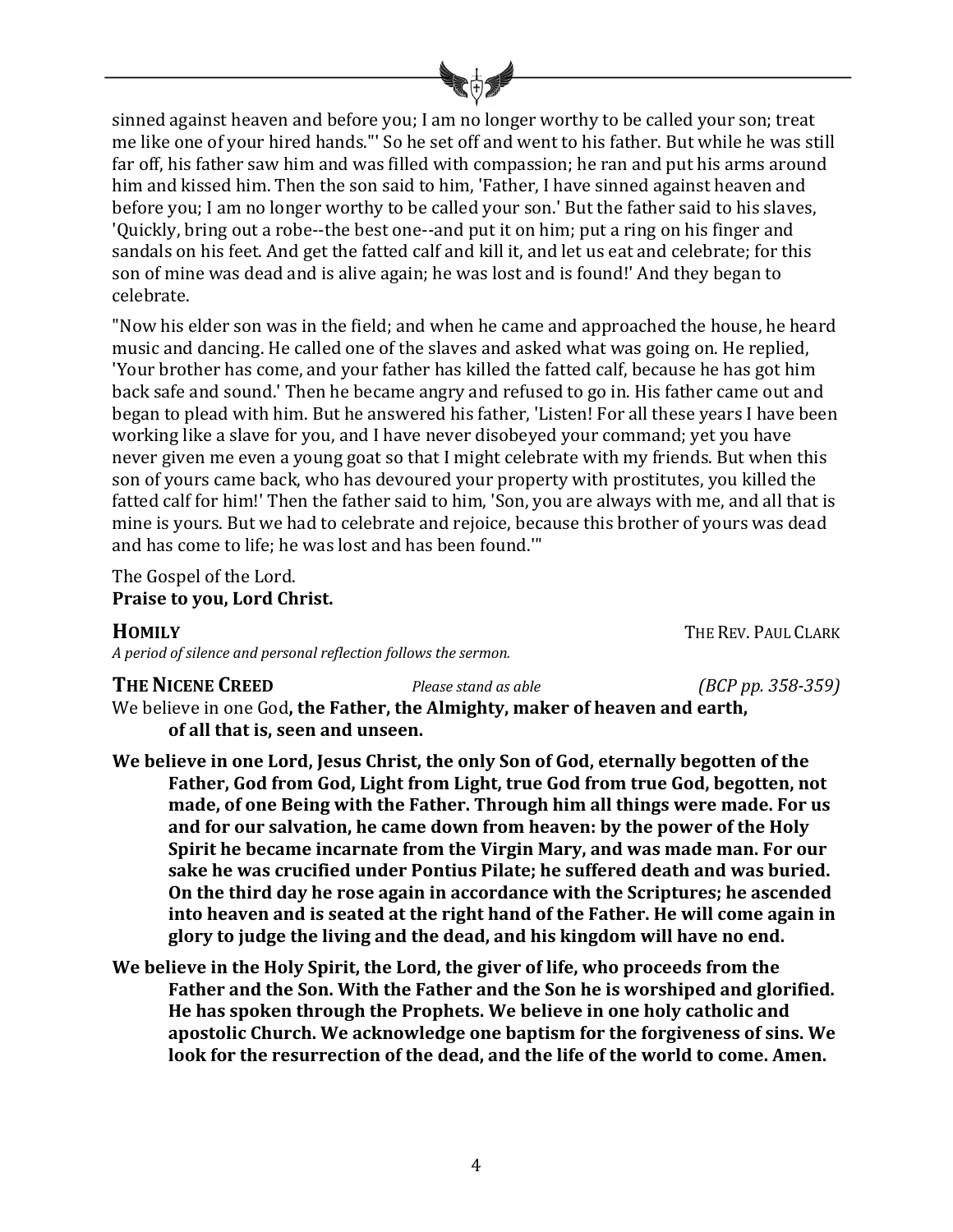## **THE PRAYERS OF THE PEOPLE CASSIDI CASSIDI CASSIDI CASSIDI CASSIDI**

Rejoicing in the light of Christ, let us pray to the Lord.

Send down your Spirit, O God, upon your Church. Fill with your life and grace Justin the Archbishop of Canterbury, Michael our Presiding Bishop, David our Bishop, and all your people. May we be good news to those poor in spirit and poor in resources.

God our refuge and our stronghold **Hear us, and show us your salvation.** 

Send down your Spirit, O God, upon us who are called by your name. In the Anglican Communion, we pray for The Church of Province of Myanmar (Burma), and in our diocese we pray for the work and ministry our own St. Michael's Episcopal Church in Ridgecrest. God our refuge and our stronghold **Hear us, and show us your salvation.** 

Send down your Spirit, O God, upon the nations of the earth. Challenge them with your justice and mercy. May Joseph our President, Gavin our Governor, Eric our Mayor, and all in authority work with integrity for the common good.

God our refuge and our stronghold **Hear us, and show us your salvation.** 

Send down your Spirit, O God, upon this community. Prosper the work of your church. May our lives be signs of your kingdom, and a blessing for those among whom we live and work. God our refuge and our stronghold **Hear us, and show us your salvation.** 

Send down your Spirit, O God, upon all living in sickness or distress. Make known your healing presence to Stan, Rita, Sandy, and all in need. May earth and heaven resound with your praise.

Send down your Spirit, O God, upon those whom we love but see no longer. Fulfill in all who have died your promise of resurrection. May we with them come to the fulfillment of your redemption.

God our refuge and our stronghold **Hear us, and show us your salvation.** 

*Presider* Almighty God, hear our prayer and fulfill your purposes in us as you accomplished your will in our Lord Jesus Christ. **Amen.** 

## **THE PEACE**

*Presider* The peace of Christ be always with you. *People* **And also with you.** 

Please stay in your pew. Waving, bowing, and peace signs are appropriate. Please be seated.

## **ANNOUNCEMENTS** RICHARD HENDRICKS

## Lenten Bible Study during Coffee Hour continues today.

**Evening Prayer followed by "Bible Study with the Saints"** Wednesdays | 6:00 p.m. | Zoom ID: 86184998917 | Password: 573597

https://us06web.zoom.us/j/86184998917?pwd=Y3BLcnNaUFNCaFIrZThHekFKTnhDZz09

Please mail your offerings to the church (at the mailing address above) or give to the church online using tithe.ly  $(https://tithe.ly/give?c=2212452)$ .

> For pastoral care: please call Deacon Cathy at 760-384-8824 or email **countmyblessings1@gmail.com**

## God our refuge and our stronghold **Hear us, and show us your salvation.**

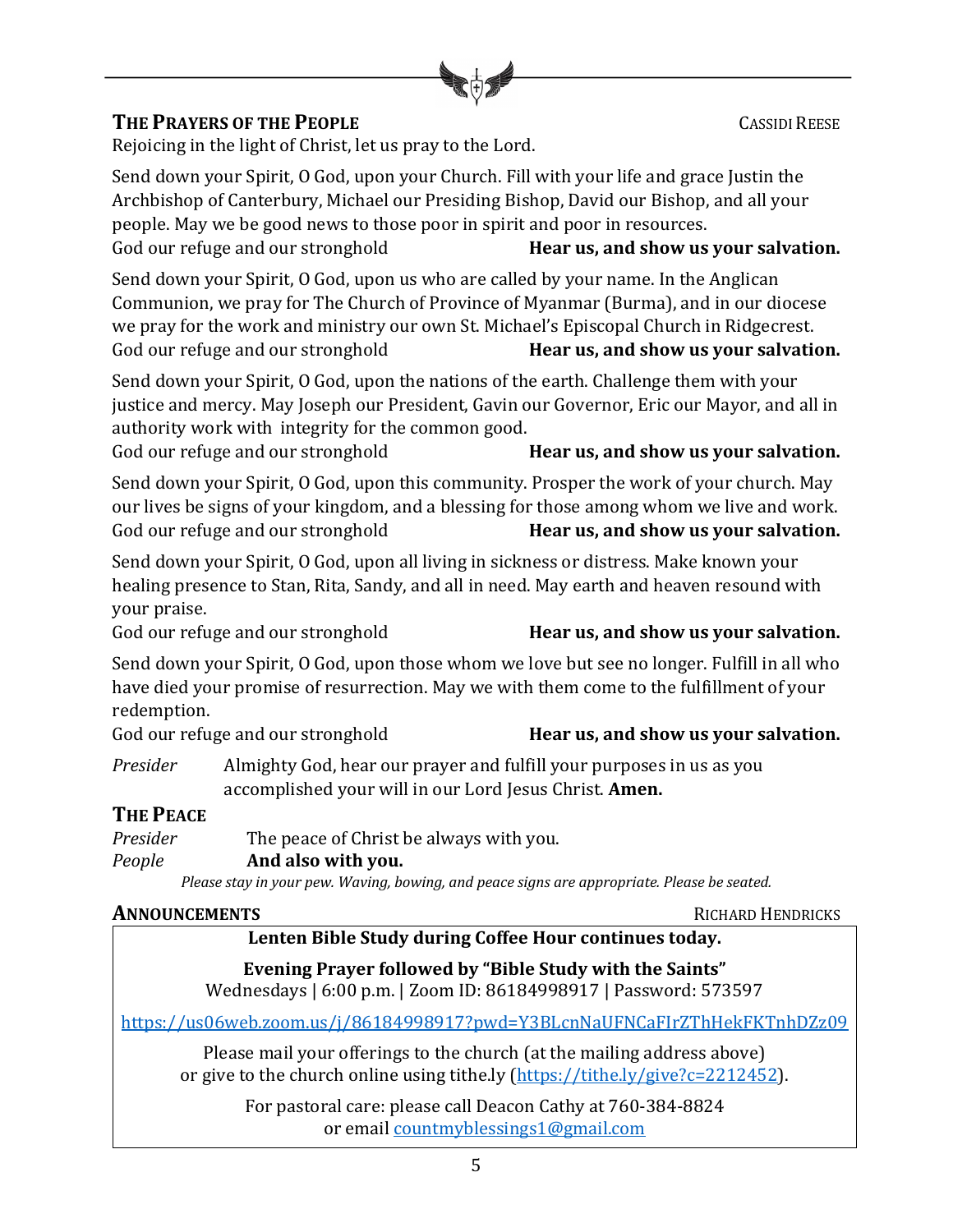

*Birthday Prayer – Prayer 50 or 51, BCP p. 830 Anniversary Prayer – BCP top of p. 431*

## **THE HOLY COMMUNION**

### **OFFERTORY INVITATION** EPHESIANS 5:2

Walk in love, as Christ loved us and gave himself for us, an offering and sacrifice to God.

|                        | Please stand as able for the Offertory Hymn |              |
|------------------------|---------------------------------------------|--------------|
| <b>OFFERTORY HYMN</b>  | O LOVE, HOW DEEP, HOW BROAD, HOW HIGH       | Hymnal #448  |
| THE GREAT THANKSGIVING | EUCHARISTIC PRAYER C                        | (BCP p. 369) |
| The Lord be with you.  | And also with you.                          |              |
| Lift up your hearts.   | We lift them to the Lord.                   |              |

Let us give thanks to the Lord our God. It is right to give God thanks and praise.

God of all power, Ruler of the Universe, you are worthy of glory and praise.

## **Glory to you for ever and ever.**

At your command all things came to be: the vast expanse of interstellar space, galaxies, suns, the planets in their courses, and this fragile earth, our island home.

## By your will they were created and have their being.

From the primal elements you brought forth the human race, and blessed us with memory, reason, and skill. You made us the rulers of creation. But we turned against you, and betrayed your trust; and we turned against one another.

## Have mercy, Lord, for we are sinners in your sight.

Again and again, you called us to return. Through prophets and sages you revealed your righteous Law. And in the fullness of time you sent your only Son, born of a woman, to fulfill your Law, to open for us the way of freedom and peace.

## By his blood, he reconciled us. By his wounds, we are healed.

And therefore we praise you, joining with the heavenly chorus, with prophets, apostles, and martyrs, and with all those in every generation who have looked to you in hope, to proclaim with them your glory, in their unending hymn:

**SANCTUS** *(BCP p. 371)* 

Holy, holy, holy Lord, God of power and might, Heaven and earth are full of your glory. Hosanna in the highest. **Blessed is he who comes in the name of the Lord. Hosanna in the highest.** 

## *The Presider continues*

And so, Father, we who have been redeemed by him, and made a new people by water and the Spirit, now bring before you these gifts. Sanctify them by your Holy Spirit to be the Body and Blood of Jesus Christ our Lord.

On the night he was betrayed he took bread, said the blessing, broke the bread, and gave it to his friends, and said, "Take, eat: This is my Body, which is given for you. Do this for the remembrance of me."

After supper, he took the cup of wine, gave thanks, and said, "Drink this, all of you: This is my Blood of the new Covenant, which is shed for you and for many for the forgiveness of sins. Whenever you drink it, do this for the remembrance of me."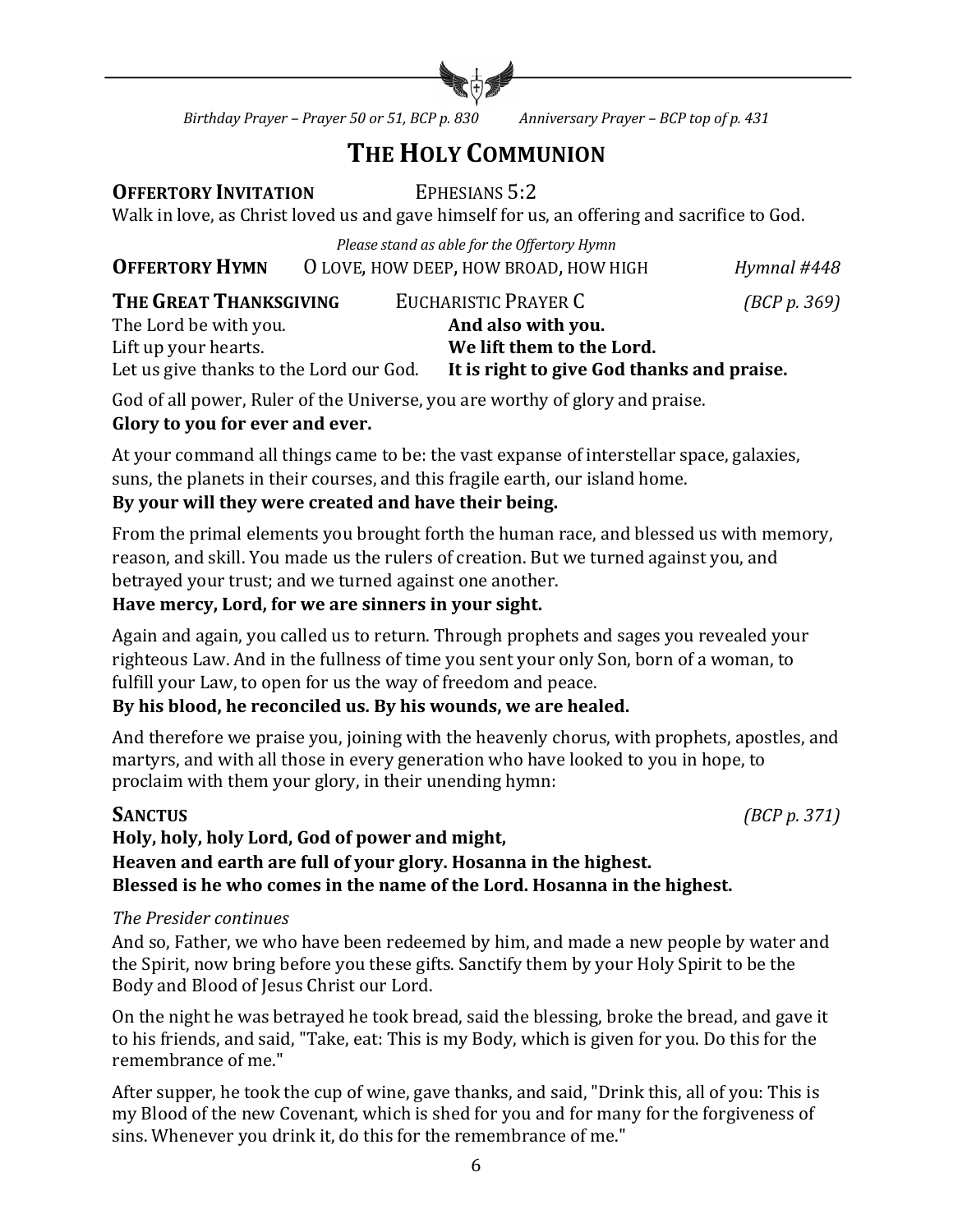Remembering now his work of redemption, and offering to you this sacrifice of thanksgiving,

## We celebrate his death and resurrection, as we await the day of his coming.

Lord God of our Fathers and Mothers: God of Abraham, Isaac, and Jacob; God of Tamar, Rahab, Ruth, Bathsheba, and the Virgin Mary; God and Father of our Lord Jesus Christ: Open our eyes to see your hand at work in the world about us. Deliver us from the presumption of coming to this Table for solace only, and not for strength; for pardon only, and not for renewal. Let the grace of this Holy Communion make us one body, one spirit in Christ, that we may worthily serve the world in his name.

## Risen Lord, be known to us in the breaking of the Bread.

Accept these prayers and praises, Father, through Jesus Christ our great High Priest, to whom, with you and the Holy Spirit, your Church gives honor, glory, and worship, from generation to generation. **AMEN**.

## **THE LORD'S PRAYER** (*BCP p.* 364)

And now, as our Savior Christ has taught us, we are bold to say,

Our Father, who art in heaven, hallowed be thy Name, thy Kingdom come, thy will be done on earth, as it is in heaven. Give us this day our daily bread. And forgive us our trespasses, as we forgive those who trespass against us. And lead us not into temptation, but deliver us from evil. For thine is the kingdom, and the power, and the glory, for ever and ever. Amen.

## **THE BREAKING OF THE BREAD** (*BCP p.* 364)

*The Presider breaks the consecrated Bread.* 

*Presider* Christ our Passover is sacrificed for us;

*People* **Therefore let us keep the feast.** 

*Presider* The Gifts of God for the People of God.

Take them in remembrance that Christ died for you, and feed on him in your hearts by faith, with thanksgiving.

## WHEREVER YOU ARE IN YOUR SPIRITUAL JOURNEY, YOU ARE WELCOME AT GOD'S TABLE.

*Please come up to the altar rail for communion.* 

The Bread is given to the people using these words The Body of Christ, the bread of heaven.

*The response is:* **Amen.** 

*Gluten free wafers are available upon request, please ask the minister during Communion.* 

## **COMMUNION MUSIC**